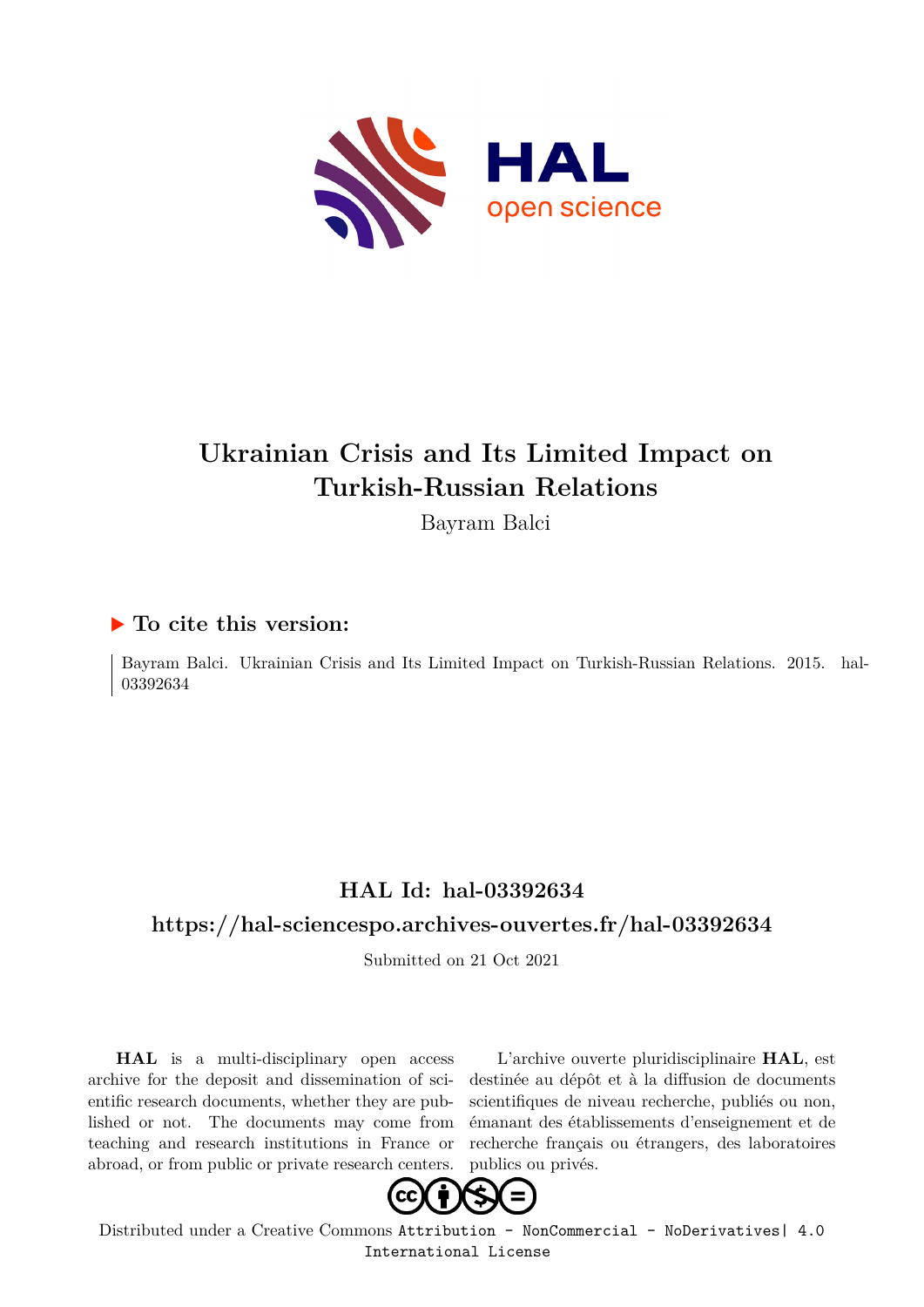#### **20 Years of Leading Analysis**

# **Ukrainian Crisis and Its Limited Impact on Turkish-Russian Relations**

**Bayram Balci**, Sciences Po, Centre de recherches internationales (CERI), CNRS, Paris, France

**In** : Eurasia Outlook - Carnegie Moscow Center, 2015-02-16

**Online** : <https://carnegiemoscow.org/commentary/59069>

As a country that straddles the divide between East and West, between Europe and Asia, Turkey has multiple interests at stake in the unfolding crisis in Ukraine, which has pitted Russia against the West in a New Cold War.

After the annexation of Crimea, Ankara officially declared its concern for the fate of the Crimean Tatar minority (a Turkic people closely related to the Anatolian Turks) who had suffered wholesale persecution under the Soviet rule, supported Ukraine's independence, and did not want to live again under Russian rule. Still, even Turkey's long-standing affinity with the Crimean Tatar minority and its support for Ukrainian territorial integrity (a sacred principle for Turkey, considering its own Kurdish separatist problem) have not compelled Ankara to adopt a more critical position toward Russia.

Ankara has issued a number of statements expressing support for Ukrainian territorial integrity. However, since then, Turkish official statements have taken on a largely symbolic quality and the Turkish government has done nothing aside from verbally condemning Russian policy of aggression in Ukraine.

Indeed, it appears that this crisis has not had a major impact on Turkish-Russian relations.

As heirs to the Ottoman Empire, defeated many times by the Russian Empire that played a big role in its slow dismantlement in the 19th century, Turkey and its leaders have always tried to avoid major confrontation with Russia. Soviet territorial claims against Turkey after the Second World War were among the key reasons behind Ankara's entry into NATO in 1952. The collapse of the Soviet Union in 1991 did not allay Turkey's fears, especially with respect to Central Asia and the Caucasus. Turkey has developed a cautious policy there that avoids seriously challenging Russia, taking into account that Moscow still considers the region its "near abroad."

Recent threats have also given Ankara reason to be cautious about Russia. Turkey's policy towards Syria has left it isolated in the region. After some successes in the Middle East in the wake of the Arab Spring, Turkish diplomacy failed in Syria, where it has pursued a line that directly contradicts Russia's strong support for Bashar al Assad's regime. Ankara has not only opposed Russian policy in Syria, but has managed to lose the support of the Europeans and the Americans. Its alleged flirtation with jihadist forces in Syria intended to topple Bashar al Asad, has resulted in criticism from the West, which now prioritizes defeating the Islamic State. Thus isolated in its battle in Syria, Turkey has avoided additional disruptions in its relations Russia, despite its support for Assad.

Economic considerations are a key driver of Ankara's policy toward Russia. In 2008, during the fiveday war between Russia and Georgia, Turkey was torn between two economically important neighbors, Russia and Georgia. Turkey imports 60 percent of its gas from Russia. In his December 2014 visit to Turkey, President Putin underscored the importance of energy issues in bilateral relations, promised gas discounts to Turkey, and announced his plan to build a pipeline to Turkey to replace South Stream, which ran into opposition from Europe.